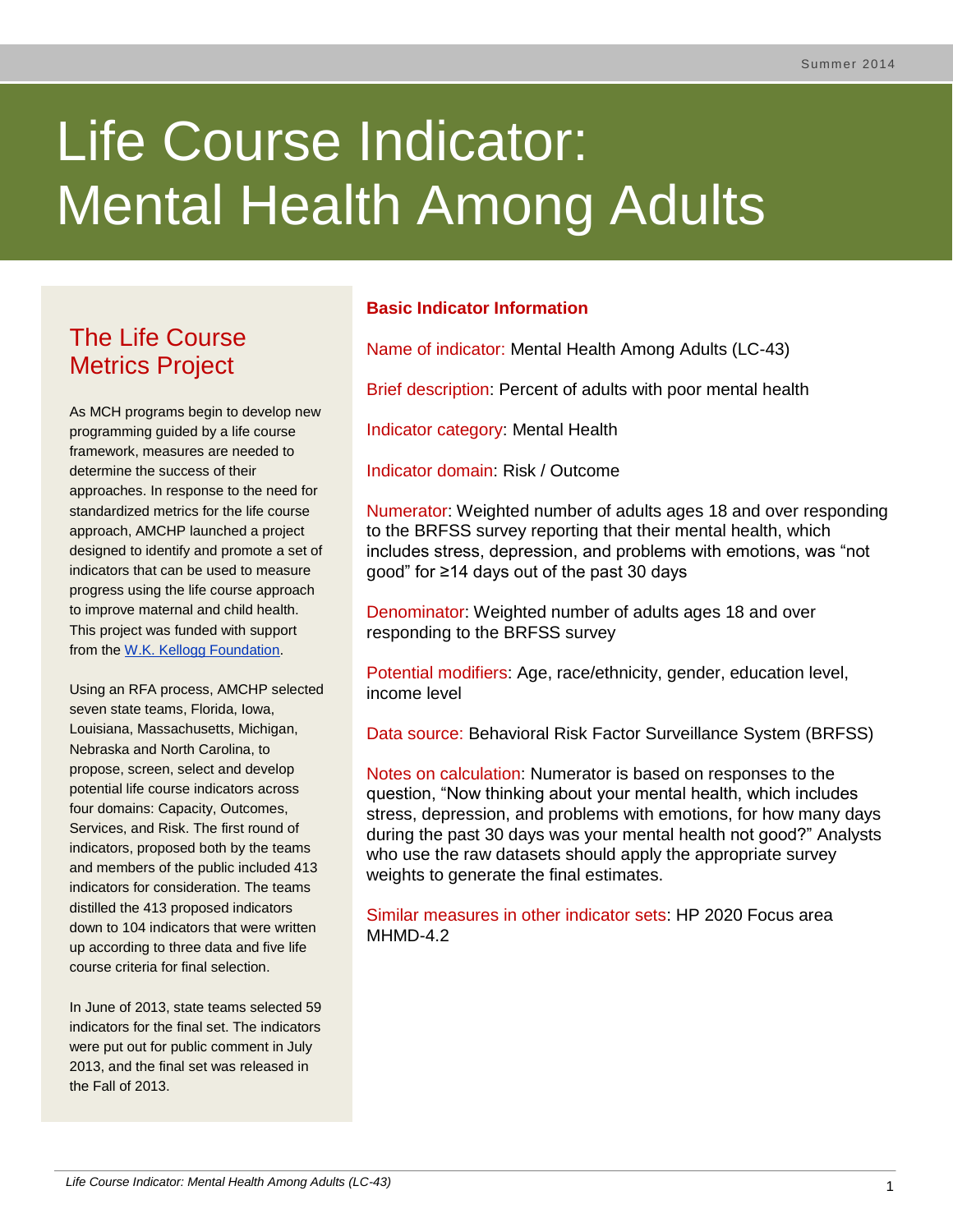# **Life Course Criteria**

#### *Introduction*

Often the term mental health is used interchangeably with mental illness, but the two terms have been differentiated to appropriately measure the independent health conditions that can potentially harm an individual. Mental health, as defined by the Centers for Disease Control and Prevention (CDC), is "a state of well-being in which the individual realizes his or her own abilities, can cope with the normal stresses of life, can work productively and fruitfully, and is able to make a contribution to his or her community" (37). Alternatively, mental illness can be defined as "health conditions that are characterized by alterations in thinking, mood, or behavior (or some combination thereof) associated with distress and/or impaired functioning" (37). Current estimates indicate that only 17 percent of adults in the United States have optimal mental health. Mental health has historically been neglected as a priority public health issue due to traditional separations of health care and psychiatric care. There has been much current effort within public health to integrate behavioral health issues and recognize the need for improved mental health to truly achieve the overall wellness of an individual (23). Mental health, both optimal and suboptimal, is passed on inter-generationally and within communities; individuals learn coping mechanisms, how to mediate stress, and receive support that fosters resilience, or not, through their families and communities (26, 27, 28, 29).

#### *Implications for equity*

Mental health equity can be difficult to improve because of the cyclical nature of mental health issues; poor mental health arises from and contributes to social, psychosocial, and environmental inequalities (23). Differences in mental health status exist by race/ethnicity, education, income, age, gender, marital status, weight status and sexual orientation (14, 15, 16, 17, 23). Individuals are at higher risk for poor mental health if they are unmarried, female, unemployed, young adults, without health insurance, and of low socioeconomic status (16, 23). Data from BRFSS have shown frequent mental distress is more prevalent among individuals with extremes in body weight and women of non-heterosexual orientation (15, 16). Members of racial and ethnic minority groups experience a disproportionate burden of poor mental health. BRFSS data from 2001-2002 health-related-quality-of-life (HRQOL) measures indicated frequent mental distress among American Indian/Alaska Native adults (AIANs), and increased odds for reporting frequent depressive symptoms among African American, AIAN, and Hispanic adults (14).

The built environment, the space in which people live, work, and play, also has a direct impact on mental health and can indirectly influence psychosocial consequences contributing to poor mental health. Overcrowding, noise levels, insufficient light exposure, and poor air quality are all factors of the built environment that have been associated with increased psychological distress, although they do not directly produce serious mental illness (31). Housing quality and insecurity have also been linked to poor mental health outcomes. These factors of the built environment influence psychosocial consequences like feelings of hopelessness, lack of social support, and chronic fatigue or stress, which then contribute to an increased risk of frequent mental distress (31).

#### *Public health impact*

The 2011 BRFSS data indicate the average number of poor mental health days experienced by people in the United States is 3.9 days within the last 30 days. Mental health status is a marker of quality of life and is a key component of the population's overall health and wellness (32). Poor mental health can be a predictor for future health events, including health services utilization (33). Poor mental health is associated with chronic mental and physical health problems throughout the life course; individuals reporting a higher number of poor mental health days per month are more likely to be underweight or obese, smoke, binge drink, engage in no leisure time physical activity, have no health insurance, and rate their physical health as poor or fair. Individuals with chronic health conditions, such as diabetes, hypertension, heart disease, and cancer, are also more likely to report a higher number of poor mental health days each month (18,34). Poor mental health has been shown to decrease the ability to participate in the treatment and recovery programs necessary to overcome chronic disease or improve health. A simultaneous approach to improving the mental health and treatment of physical health conditions is therefore essential to improving overall health of populations (34).

Poor mental health is commonly reported by individuals with mental health disorders such as anxiety and depression (19,20,21,22). Extreme cases of poor mental health can also lead to suicide, which is the 10<sup>th</sup> leading cause of death among all ages in the United States (32). Approximately 46 percent of adults are expected to have a mental health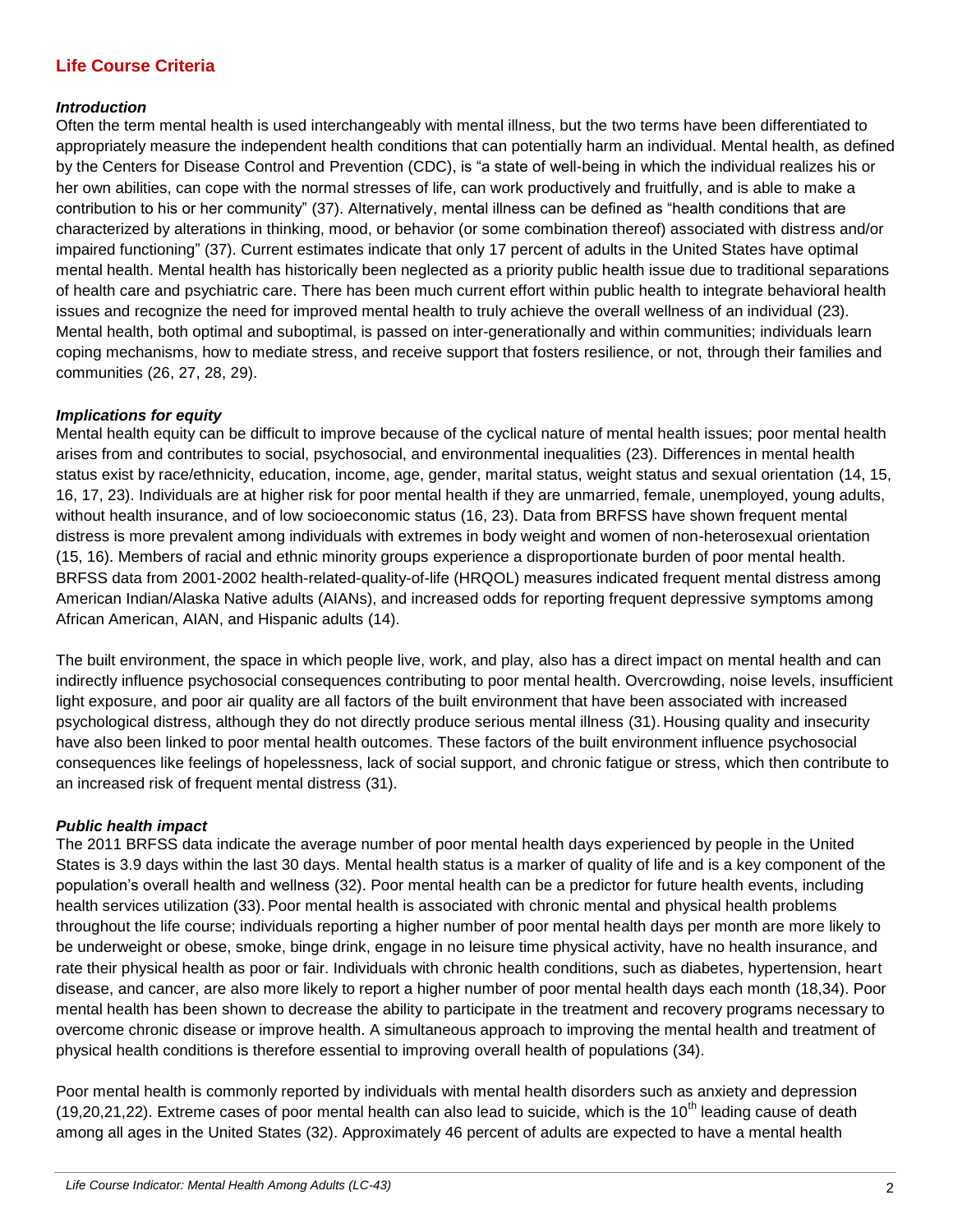disorder within their lifetime. Additionally, the costs of medical treatment for mental illness can total approximately \$100 billion annually (32). Early diagnosis and treatment of mental health disorders is essential to decrease this burden and improve the overall well-being and quality of life of individuals and create a lasting impact on public health (34).

#### *Leverage or realign resources*

There are a number of opportunities to leverage or realign resources as multiple potential partners, including many nontraditional, have a vested interest in improving mental health status in the United States. These opportunities include:

- Public health agencies incorporating mental health promotion into chronic disease prevention efforts and conducting surveillance for improved knowledge and evidence based research (25)
- Mental health organizations conducting public awareness campaigns that address stigma and the barriers to seeking treatment (25)
- School health clinics including mental health services to meet a preventive need (23)
- Public and private practitioners using electronic health information that includes both physical and mental health data (23)
- Disaster and emergency responders utilizing and incorporating mental health expertise for early intervention (23)
- Homeless shelters conducting outreach that connects those experiencing homelessness to mental health benefits (35)
- Private sector organizations educating employers on the benefits of providing mental health services to employees (35)

MCH programs traditionally have focused on physical and developmental health outcomes as they pertain to the pregnant mother and her fetus, infant, or child. The inclusion of a mental health support perspective beyond perinatal depression could include collaboration with state and federal mental health programs, social services, the department of education, community and environmental planners, the private sector, and chronic disease programs. There is much opportunity to collaborate with existing chronic disease prevention efforts and the existing partnerships that would leverage resources for mental health. Other stakeholders, including private business partners, social service groups, and emergency responders, play a pivotal role in connecting individuals with the prevention or treatment services they need (23, 24, 25, 35). Improved mental health will likely lead to expanded productivity, economic development, and improved physical health that will provide tremendous benefit to all partners involved.

#### *Predict an individual's health and wellness and/or that of their offspring*

Mental health has been incorporated into a great deal of life course research, which reveals that both good and poor mental health can be passed on inter-generationally and within communities, as individuals first learn ways of coping and mediating stress through their families and from others around them (26, 27, 28, 29). Poor mental health, as measured by number of poor mental health days per month, is associated with a wide variety of chronic diseases, risk factors, and risk behaviors. Individuals reporting a higher number of poor mental health days per month are more likely to have no health insurance coverage, rate their physical health as poor or fair, have a chronic health condition, experience mental illness, be obese or underweight, use tobacco and engage in substance abuse or risky sexual behavior (12). These risk factors and behaviors pose an increasingly serious threat to the health of an individual throughout their life course.

Because mental health status has serious implications for the well-being of an individual throughout their life course, prevention and promotion interventions are essential at each life stage. The stigma associated with poor mental health status can be pervasive through one's life course. The majority of lifetime mental illnesses develop before adulthood, which validates the importance of intervention strategies targeted within childhood and adolescent years (36). Prevention efforts that reduce maternal depression for women of reproductive age also positively influence the mental health of the family. Behavioral risks such as maternal smoking can effect infant behavioral problems, attention-deficit disorders, and contribute to risk for low birth weight. Breastfeeding also is associated with improved intelligence and a decreased risk of hypertension, obesity, and diabetes, which are all factors that can influence mental health later in life (36). Mental health status is typically at its strongest in the period of an adult's midlife. For midlife adults, the risk of depression is low and their employment and marital status are typically stable. Poor mental health becomes a risk again in the later stages of adult life initiated by role transitions, increased physical health problems, and a decreased sense of control (28).

# **Data Criteria**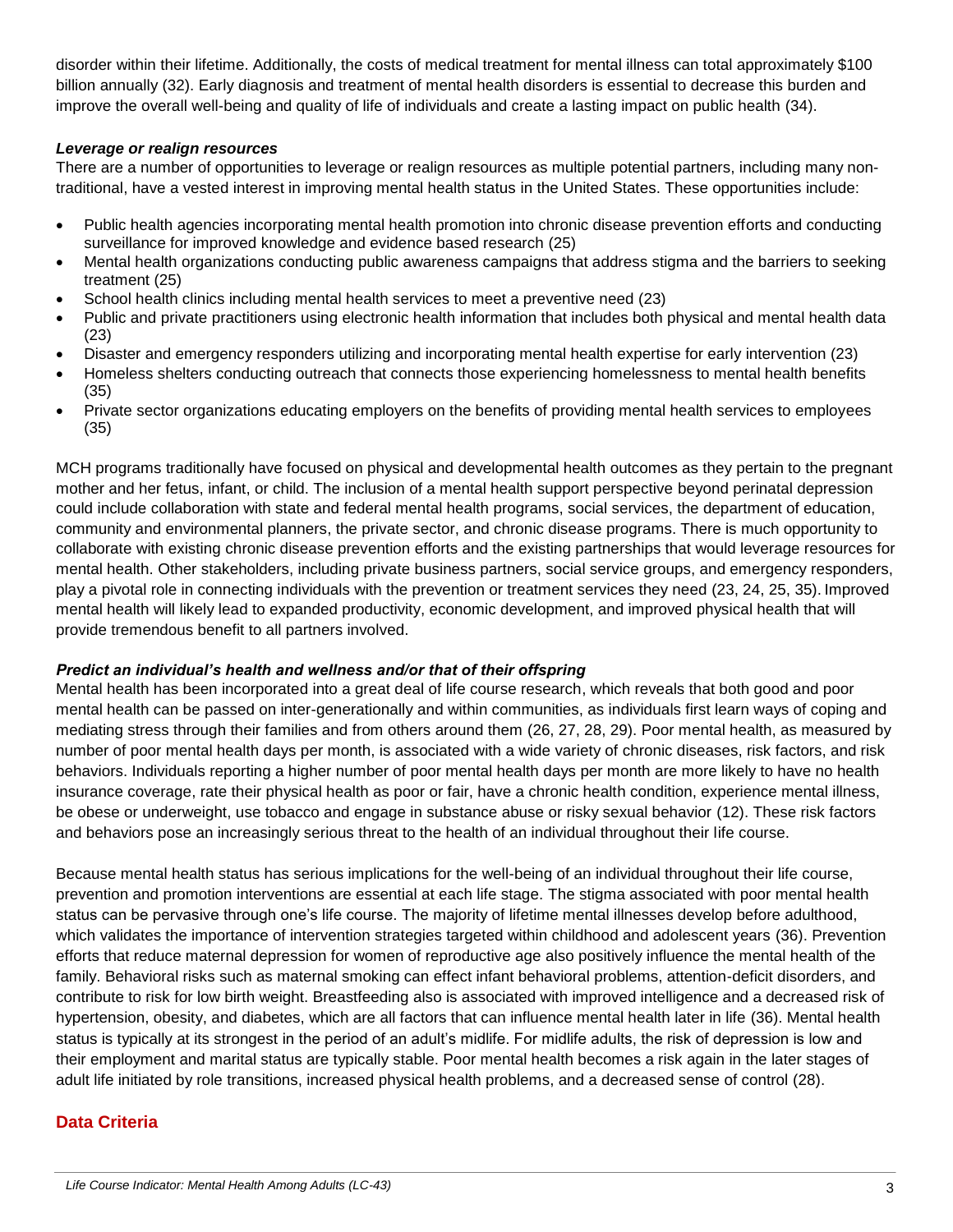# *Data availability*

The BRFSS is the world's largest, on-going telephone health survey system, tracking health conditions and risk behaviors in the United States yearly since 1984. Currently, data are collected monthly in all 50 states, the District of Columbia, Puerto Rico, the U.S. Virgin Islands and Guam for adults 18 years and older. CDC provides state and national level prevalence data on their website.

The CDC develops approximately 80 BRFSS questions each year. Some of these are core questions asked each year, and some are rotating core questions asked every other year. There also are CDC supported modules that address specific topics that states can use on an optional basis. States can also develop additional questions to supplement the core questions (1). Modules used by states are noted on the CDC website.

Local level estimates for BRFSS data can be obtained using the Selected Metropolitan/Micropolitan Area Risk Trends (SMART) data. Local areas are metropolitan or micropolitan statistical areas (MMSAs) as defined by the Office of Management and Budget. SMART data is currently available for data going back to 2002 for MMSAs with 500 or more respondents.

The question addressing mental health is part of the Health-Related Quality of Life (HRQOL) module that is a core component of the survey; it has been included every year in all states and territories conducting the BRFSS since 1993. The CDC refers to these types of questions as Healthy Days or HRQOL measures. The mental health question is sometimes also referred to as the Frequency of Mental Distress indicator (2).

# *Data quality*

Numerous studies have compared estimates of chronic conditions and behaviors obtained from BRFSS to other national surveys including the National Health Interview Survey and the National Health and Nutrition Examination Survey; while there are some differences, findings on overall health status and certain chronic conditions tended to be similar despite declining response rates for BRFSS.

Since some questions on the BRFSS address sensitive health conditions and behaviors, there is intermittent missing data throughout the dataset. However, refusal to answer generally accounts for a small proportion of responses for most data elements. The notable exception is income, where refusals accounted for over 23 percent of the data in one state in 2010; the median percent missing across BRFSS for income in 2010 was 14 percent.

Quality control computer programs are used to check the raw data for values out of range. CDC performs quality checks for core questions, and each state has its own protocol for checking state-specific questions. Interviewers are monitored during the annual questionnaire pilot period and intermittently during the data collection period to determine whether any interviewer bias exists and to correct any bias that might be found. On an ongoing basis, 10 percent of interview calls are verified.

Prior to 2011, the sampling for BRFSS represented only adults living in a private residence with a landline telephone, but starting in 2011, the sample also included data from respondents living in cell phone-only households. Weighted response rates are presented by state. For 2011, the median weighted response rate for the combined cell phone and landline was 49.72 percent.

The survey adjusts for non-response to reduce the known differences between respondents and non-respondents. Although participants interviewed may not represent a state in terms of age, sex and race distribution, it is believed that weighting the data corrects for this potential bias. As with other health surveys, estimates are based on self-report data and they may over- or underestimate the actual prevalence of a particular risk factor in the population. Despite some oversampling in states by geography, the annual sample size is too small to compute precise estimates at the county level. The child prevalence data are reliant on proxy report from the adult respondent to the BRFSS and may be subject to misclassification related to this method.

The HRQOL measures were developed by the CDC based on clinical guidelines. The HRQOL measures, including the mentally unhealthy days question, have been employed in a variety of federal surveys in addition to BRFSS, including the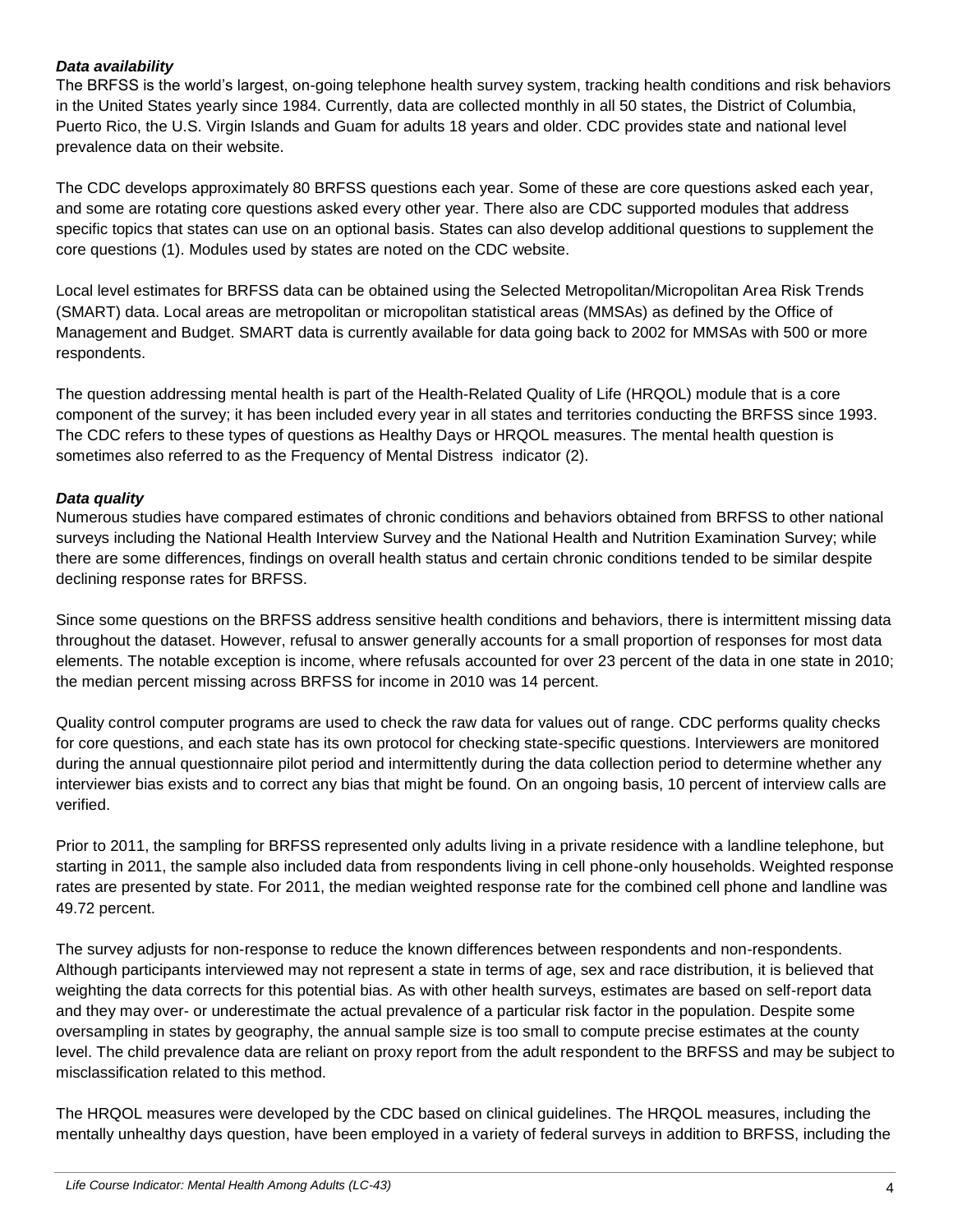Youth Risk Behavior Survey, the National Health and Nutrition Examination Survey, the General Social Survey and the Medicare Health Outcomes Survey. All HRQOL questions have been thoroughly tested for validity and reliability (3, 4, 5, 6, 7). A 2001 review of a wide variety of quality of life indices determined that the CDC BRFSS HRQOL index had undergone considerable reliability and validity testing and was satisfactory for measuring health-related quality of life to inform national policy (8).

Other factors that might impact the quality of the BRFSS and/or mental health days data include:

- The prevalence of poor mental health might be underestimated because BRFSS excludes persons in institutions and hospitals, who might be disproportionately likely to report poor mental health problems (2).
- This question relies on a self-reported mental health assessment. As with all self-reported data, individuals may feel uncomfortable sharing information regarding their mental health with a stranger over the phone or they may choose to give a socially desirable response. This tendency may vary by race/ethnicity, gender or age.

# *Simplicity of indicator*

The BRFSS Mental Health-Related Quality of Life indicator is based on responses to the following survey question:

*Now thinking about your mental health, which includes stress, depression, and problems with emotions, for how many days during the past 30 days was your mental health not good?*

This indicator defines "poor mental health" as respondents reporting that their mental health was not good for at least 14 or more days out of the past 30 days. This is consistent with the official CDC definition of the Frequency of Mental Distress indicator. Research indicates that the 14 day minimum period is similar to the period used by clinicians as a marker for clinical depression and anxiety disorders (9). Other health indices use this same mental health indicator from the BRFSS, but instead report the average or median number of mentally unhealthy days reported (10, 11). The accompanying physical healthy days question is often combined with the mentally healthy days question to form a healthy days index (12, 13). Since this indicator is consistent with definitions of poor mental health, it should be relatively easy to calculate and explain.

# **References**

- 1. Centers for Disease Control and Prevention(2008, November 25). About the BRFSS: Turning Information Into Public Health. Retrieved February 4, 2013 from[: http://www.cdc.gov/brfss/about.htm](http://www.cdc.gov/brfss/about.htm)
- 2. Centers for Disease Control and Prevention, Substance Abuse and Mental Health Services Administration, National Association of County Behavioral Health & Developmental Disability Directors, National Institute of Mental Health, The Carter Center Mental Health Program. (2012). Attitudes Toward Mental Illness: Results from the Behavioral Risk Factor Surveillance System. Atlanta (GA); Centers for Disease Control and Prevention. Retrieved February 22, 2013 from: http://www.cdc.gov/hrqol/Mental\_Health\_Reports/pdf/BRFSS\_Report\_InsidePages.pdf
- 3. Centers for Disease Control and Prevention.(2011, July 1).Mental Health, Non-Specific Psychological Distress, Surveillance Data Sources: Health-Related Quality of Life—Behavioral Risk Factor Surveillance System (BRFSS). Retrieved February 22, 2013 from: http://www.cdc.gov/mentalhealth/data\_stats/nspd.htm
- 4. Newschaffer, C.J. (1998). Validation of Behavioral Risk Factor Surveillance System (BRFSS) HRQOL measures in a statewide sample. U.S. Department of Health and Human Services, Public Health Service, Centers for Disease Control and Prevention, National Center for Chronic Disease Prevention and Health Promotion.
- 5. Andresen EM, Catlin T, Wyrwich K, Jackson-Thompson J. (2001) Retest reliability and validity of a surveillance measure of health-related quality of life. Quality of Life Research 2001;10(3):199.
- 6. Andresen EM, Vahle VJ, Lollar D.(2001).Proxy reliability: Health-related quality of life (HRQOL) measures for people with disability. Quality of Life Research 10,609–619.
- 7. Guyatt GH, Feeny DH, Patrick DL (1993). Measuring health-related quality of life. Annals of Internal Medicine 118:622-628.
- 8. Hagerty, M.R., Cummins, R.A., Ferriss, A.L., Land, K., Michalos, A.C., Peterson, M., Sharpe, A., Sirgy, J., & Vogel, J. (2001). Quality of life indexes for national policy: review and agenda for research. Social Indicators Research, 55, 1-96.
- 9. Centers for Disease Control and Prevention(2011, March 15). Health-Related Quality of Life (HRQOL): Frequently Asked Questions, What is your official definition of Frequent Mental Distress (FMD)? Retrieved February 22, 2013 from[: http://www.cdc.gov/hrqol/faqs.htm](http://www.cdc.gov/hrqol/faqs.htm)
- 10. United Health Foundation (2012).America's Health Rankings. Retrieved February 22, 2013 from: http://www.americashealthrankings.org/
- 11. University of Wisconsin Population Health Institute (2013). County Health Rankings. Health-related Quality of Life, Measurement Strategies. Retrieved February 22, 2013 from[: http://www.countyhealthrankings.org/our-approach/health-outcomes/health-related-quality-life](http://www.countyhealthrankings.org/our-approach/health-outcomes/health-related-quality-life)
- 12. Centers for Disease Control and Prevention. (2000). Measuring Healthy Days: Population Assessment of Health-Related Quality of Life. Retrieved February 25, 2013 from:<http://www.cdc.gov/hrqol/pdfs/mhd.pdf>
- 13. Centers for Disease Control and Prevention(2011,March 15). Health-Related Quality of Life (HRQOL) Methods and Measures: How is the Summary Index of Unhealthy Days Calculated? Retrieved February 25, 2013 from: http://www.cdc.gov/hrqol/methods.htm#3